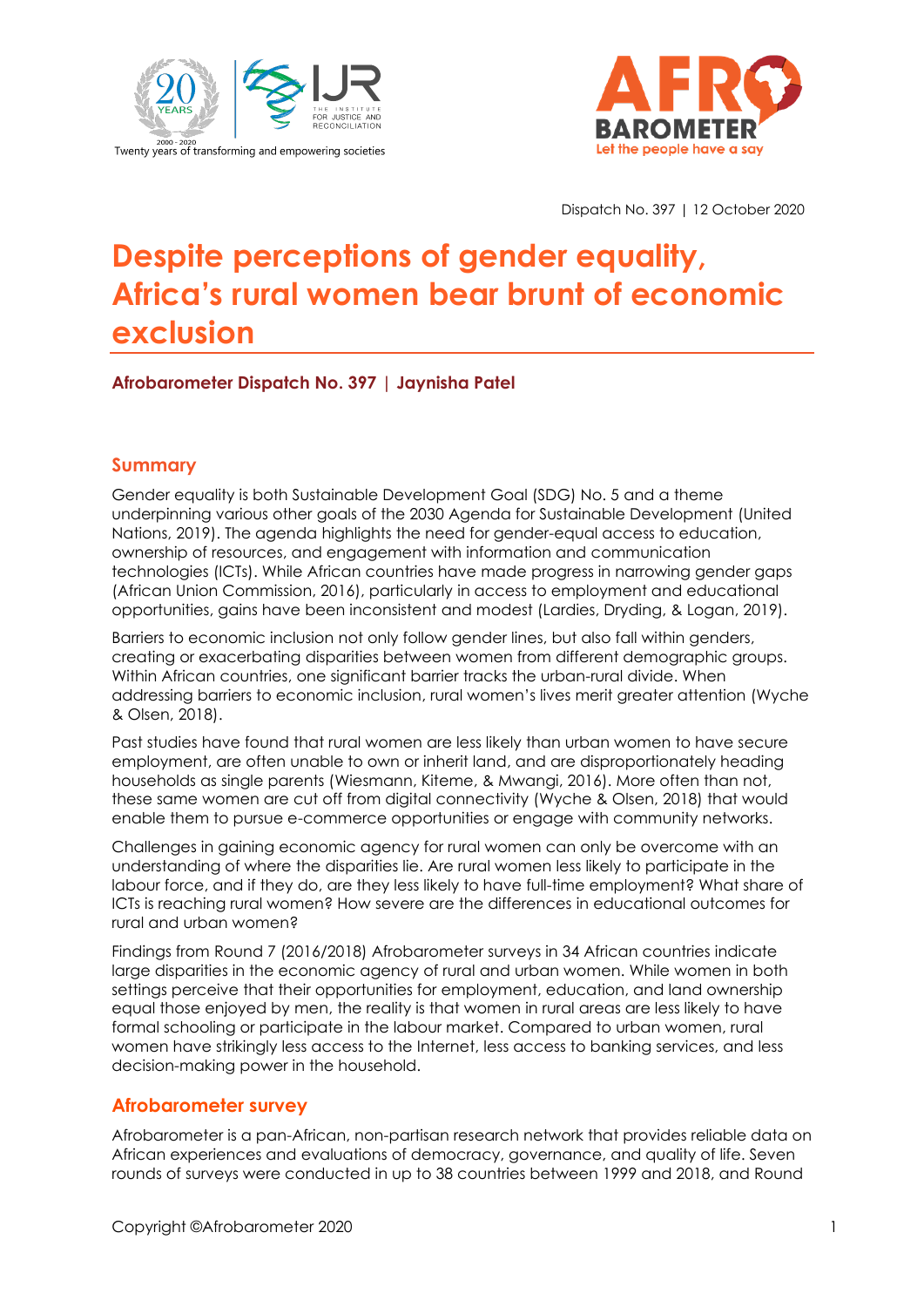

8 surveys (2019/2021) are planned in at least 35 countries. Afrobarometer conducts face-toface interviews in the language of the respondent's choice with nationally representative samples that yield country-level results with margins of error of +/-2 to +/-3 percentage points at a 95% confidence level.

This analysis relies on data from 45,823 interviews completed in 34 countries between September 2016 and September 2018 (see Appendix Table A.1 for a list of countries and fieldwork dates). The countries covered are home to almost 80% of the continent's population. The data are weighted to ensure nationally representative samples. When reporting multi-country findings such as regional or Africa-wide averages, all countries are weighted equally (rather than in proportion to population size).

## **Key findings**

- On average across 34 African countries, more than half (55%) of all women live in rural areas, ranging from just 21% in Gabon to 83% in eSwatini and Niger.
- Half (51%) of rural women live in households where their spouses are the primary decision makers, compared to 40% of urban women.
	- o Rural women are also less likely than their urban counterparts to say that they make financial decisions themselves (31% vs. 42%).
- Almost one-third (32%) of rural women have not received any formal education, compared to 13% of urban women. They are less likely than urban women to have completed high school (35% vs. 63%).
- Urban women are twice as likely as rural women to have access to the Internet via a mobile phone (48% vs. 24%).
- Compared to urban women, rural women are more likely to be outside the labour market (51% vs. 38%) and less likely to have part- or full-time jobs (23% vs. 31%).
- Only one in five rural women (18%) say they own a bank account, compared to 41% of urban women.
- Despite these disparities, large majorities of both rural and urban women perceive gender equality in access to education and opportunities to earn an income and own/inherit land.

#### **Where do African women live?**

More than half of Africa's women live in rural areas. On average across Afrobarometer's 34 nationally representative samples, 55% of women resided in rural enumeration areas. But these proportions varied widely by country, ranging from just one-fifth in Gabon (21%) to more than three-fourths in eSwatini (83%), Niger (83%), Malawi (81%), Madagascar (78%), Mali (78%), and Burkina Faso (77%) (Figure 1).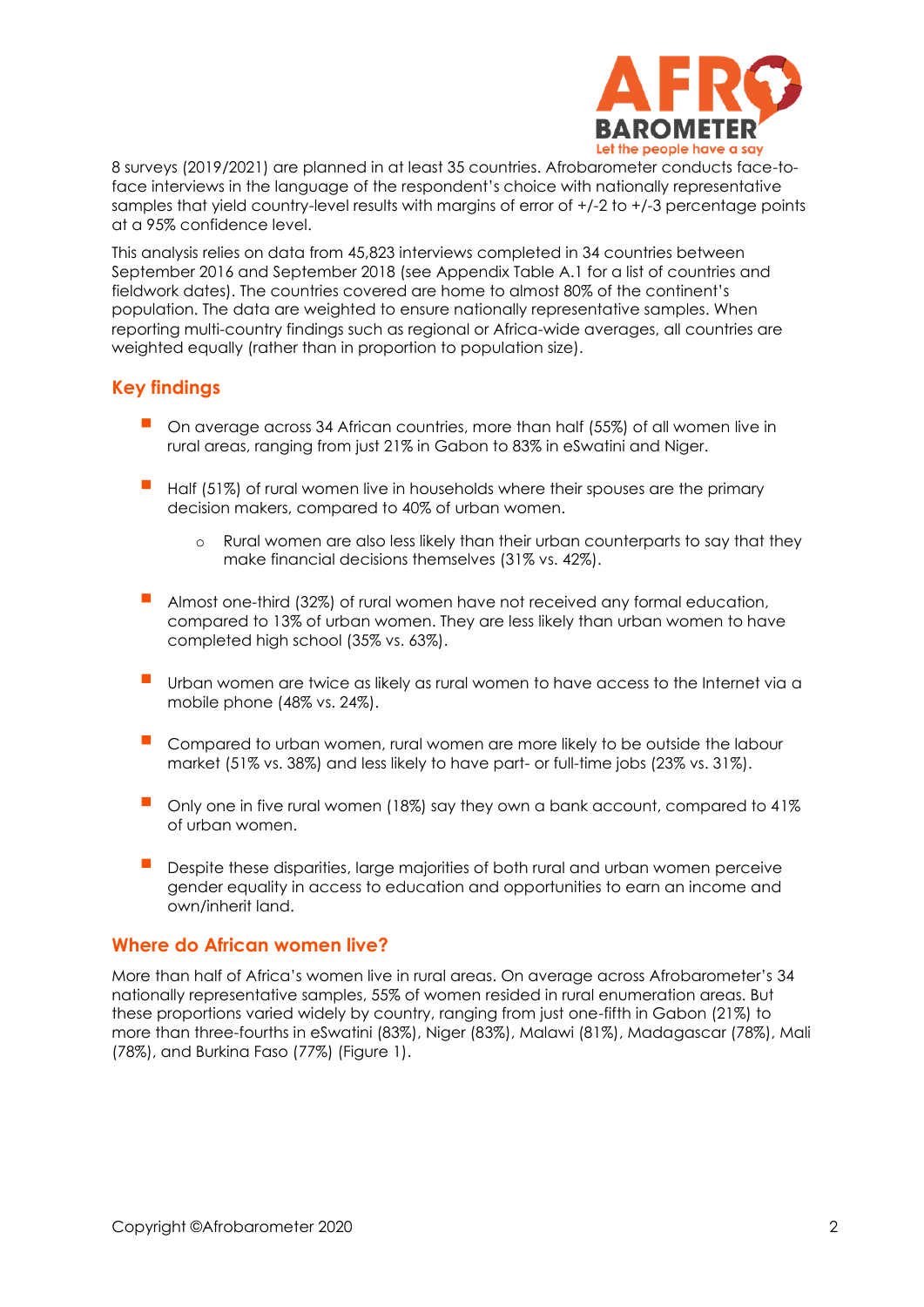

| eSwatini              |     | 83%                      |              |                                | 79   |  |
|-----------------------|-----|--------------------------|--------------|--------------------------------|------|--|
| Niger                 |     | 83%                      |              |                                |      |  |
| Malawi                |     | 81%                      |              | 19%                            |      |  |
| Madagascar            |     | 78%<br>78%<br>77%<br>75% |              | つつヅ<br>$22\%$<br>$23\%$<br>25% |      |  |
| Mali                  |     |                          |              |                                |      |  |
| <b>Burkina Faso</b>   |     |                          |              |                                |      |  |
| Uganda                |     |                          |              |                                |      |  |
| Guinea                |     | 68%                      |              | 33%                            |      |  |
| Tanzania              |     | 67%                      |              | 33%                            |      |  |
| Kenya                 |     | 65%                      |              | 36%                            |      |  |
| Zimbabwe              |     | 63%                      |              | 37%                            |      |  |
| Mozambique            |     | 63%<br>62%               |              | 37%                            |      |  |
| Sudan                 |     |                          |              | 38%                            |      |  |
| Lesotho               |     | 62%                      |              | 38%                            |      |  |
| Togo                  |     | 60%                      |              | 40%                            |      |  |
| Mauritius             |     | 59%                      |              | 41%                            |      |  |
| Nigeria               |     | 57%<br>56%<br>56%        |              | 43%                            |      |  |
| Zambia                |     |                          |              | 44%                            |      |  |
| Sierra Leone          |     |                          |              | 44%                            |      |  |
| 34-country average    |     | 55%                      |              | 45%                            |      |  |
| Liberia               |     | 52%<br>52%<br>50%<br>49% |              | 48%                            |      |  |
| Benin                 |     |                          |              | 48%                            |      |  |
| Cote d'Ivoire         |     |                          |              | 50%                            |      |  |
| Senegal               |     |                          |              | 51%                            |      |  |
| Cameroon              |     | 47%                      |              | 53%                            |      |  |
| Ghana                 | 45% |                          |              | 55%                            |      |  |
| Namibia               | 45% |                          | 55%<br>63%   |                                |      |  |
| Gambia                | 37% |                          |              |                                |      |  |
| Cabo Verde            | 35% |                          |              | 65%                            |      |  |
| Morocco               | 34% | 66%                      |              |                                |      |  |
| São Tomé and Príncipe | 32% |                          | 68%<br>68%   |                                |      |  |
| Tunisia               | 32% |                          |              |                                |      |  |
| South Africa          | 31% | 70%                      |              |                                |      |  |
| Botswana              | 31% |                          | 70%          |                                |      |  |
| Gabon                 | 21% |                          | 79%          |                                |      |  |
| 0%                    | 20% | 40%                      | 60%          | 80%                            | 100% |  |
|                       |     | Rural                    | <b>Urban</b> |                                |      |  |
|                       |     |                          |              |                                |      |  |

#### **Figure 1: Women in rural vs. urban areas** | 34 countries | 2016/2018

*Afrobarometer survey enumerators recorded whether respondents live in urban or rural areas.*

#### **Who are the heads of African homes?**

Gender disparities often begin in the home, where female voices carry less weight in decision making (Lardies, Dryding, & Logan, 2019). Based on Afrobarometer's Round 7 surveys in 2016/2018, African women living in rural areas are less likely to consider themselves the head of their household than their urban counterparts. Half (51%) of rural women live in a household where their spouses are primarily responsible for decision making, compared to 40% of urban women (Figure 2). In addition, a larger share (27%) of urban women head their household, vs. 22% of rural women. Urban women are slightly more likely than rural women to have a relative – male or female – as head of the household.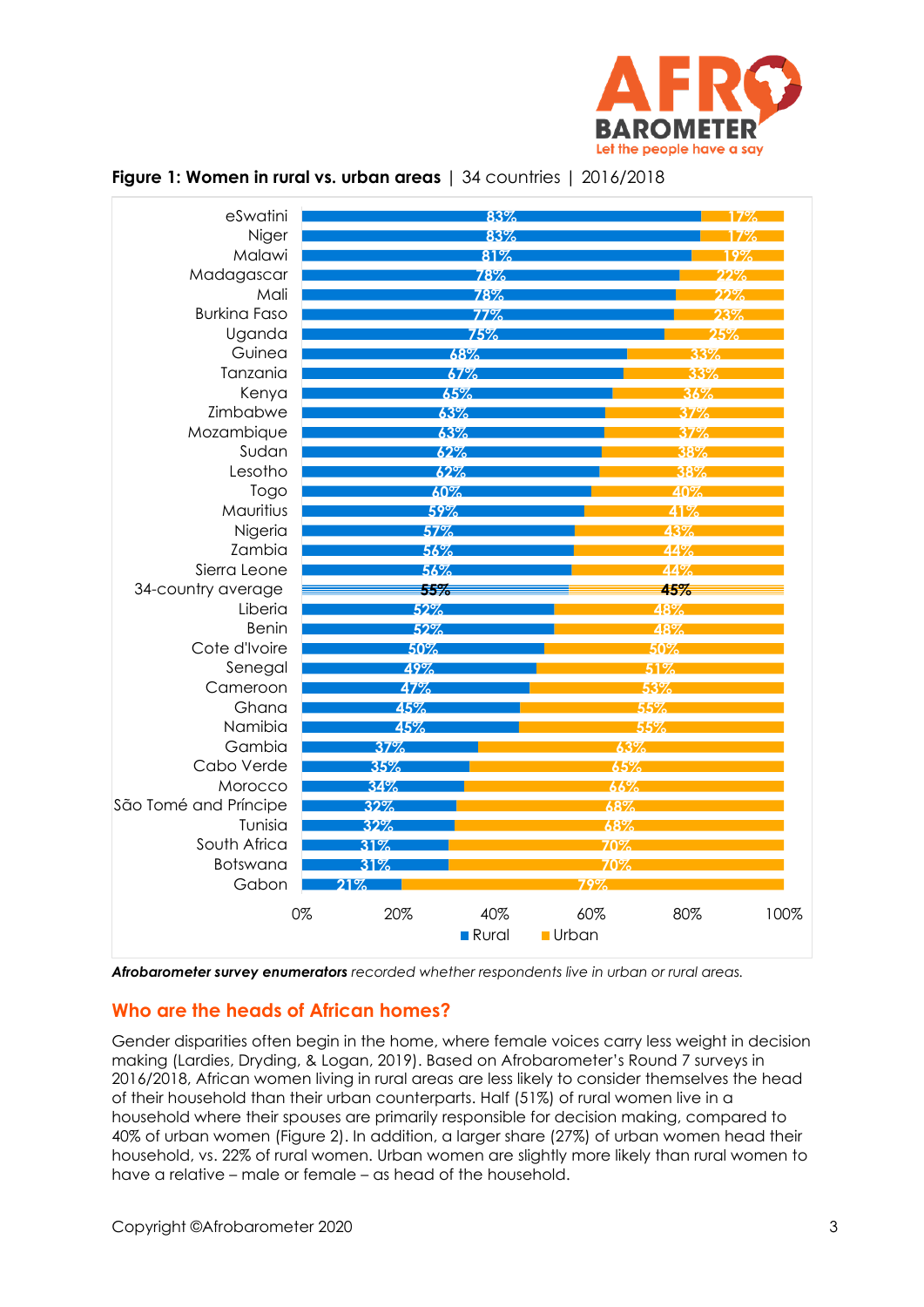



#### **Figure 2: Head of household** | rural vs. urban women | 34 countries | 2016/2018

*Respondents were asked: Who is the head of this household, that is, the person who has primary responsibility for making decisions on behalf of the household?*

#### **Education: Experiences and perceptions**

A lack of access to education can be an insurmountable barrier to economic inclusivity and agency for women. While most African women – rural (87%) as well as urban (90%) – believe that girls and boys in their country today have equal opportunities to get an education, in fact women remain at an educational disadvantage compared to men, even among younger age groups (Lardies, Dryding, & Logan, 2019).

But the educational barrier also marks an urban-rural divide. Rural women are more than twice as likely as urban women to have no formal education (32% vs. 13%) and are less likely to have high school (28% vs. 42%) and post-secondary studies (7% vs. 21%) (Figure 3).



#### **Figure 3: Highest education level** | rural vs. urban women | 34 countries | 2016/2018

*Respondents were asked: What is your highest level of education?*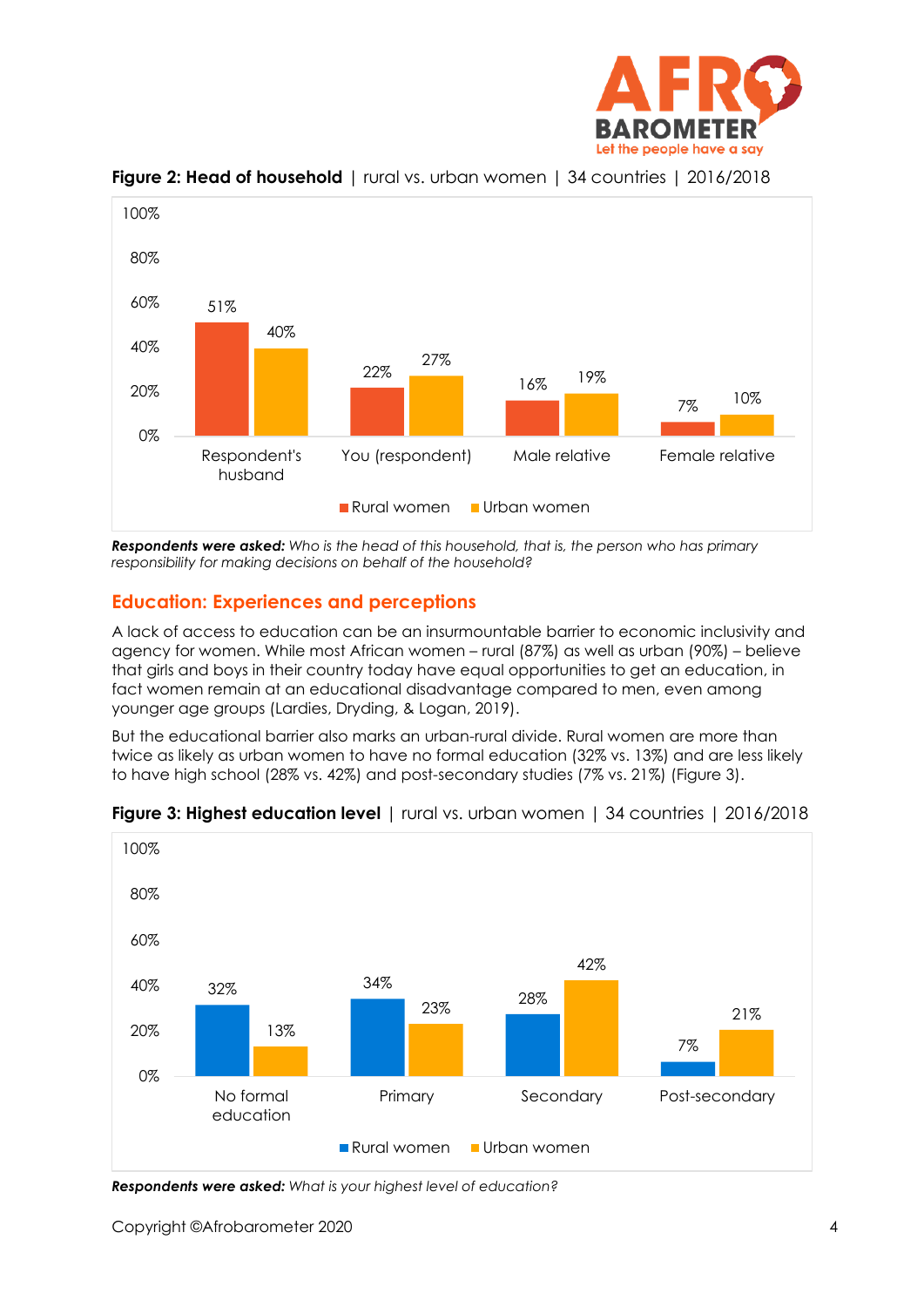

Despite dramatic differences in women's educational attainment by country, the pattern of rural disadvantage is consistent. On average, urban women are about twice as likely as rural women to have secondary or post-secondary education (63% vs. 34%). Rural women trail their urban counterparts by double digits (in percentage points) in all surveyed countries except the Gambia (1 point) and Mauritius (6 points). The gap reaches 30 points or more in 10 countries, including 40 points in Malawi and 42 points in Morocco (Figure 4).



**Figure 4: Women with secondary or post-secondary education** | rural vs. urban women | 34 countries | 2016/2018

*Respondents were asked: What is your highest level of education? (% with secondary or postsecondary education)*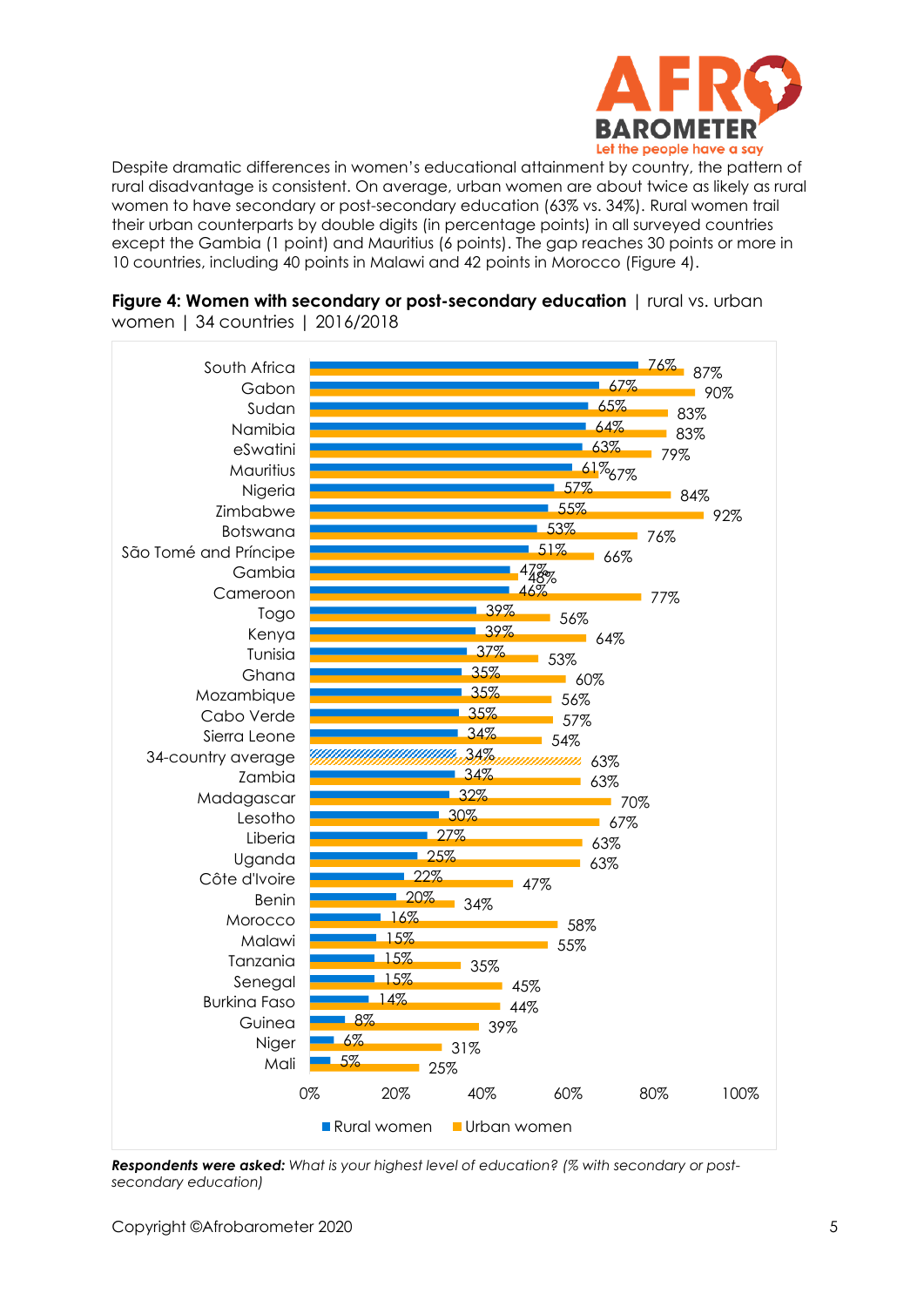

## **Digital connection**

Like educational disparities, inequality in digital connection deepens other inequalities, as a plethora of educational, income-generating, political, and other opportunities are beyond reach without access to the Internet. If "leap-frogging" (the strategic use of technological innovations) is to help Africa "catch up" with developed economies (Cilliers, 2020), women's access to new technologies is an important prerequisite.

Survey data highlight both the gender gap and the urban-rural divide when it comes to Internet access via smartphone. While a majority (58%) of urban men and about half (48%) of urban women are able to go online from their cell phones, considerably fewer rural men (32%) and rural women (24%) are able to do the same (Figure 5).





*Respondents were asked: Which of these things do you personally own: Mobile phone? [If yes:] Does your phone have access to the Internet? (% who said they own a phone and it has Internet access) \* This question was not asked in Kenya.*

Women's access to smartphones varied widely by country, from fewer than one in 20 in Niger (3%) and Mali (4%) to more than half in Mauritius (57%), South Africa (53%), Sudan (53%), and the Gambia (51%) (Figure 6). But again the pattern of rural disadvantage was consistent. The Gambia was the only country where rural women matched their urban counterparts in smartphone ownership (51% each). Double-digit percentage-point gaps separated rural and urban women in 30 of 33 countries, ranging up to 44 percentage points in Zimbabwe and 41 points in Gabon.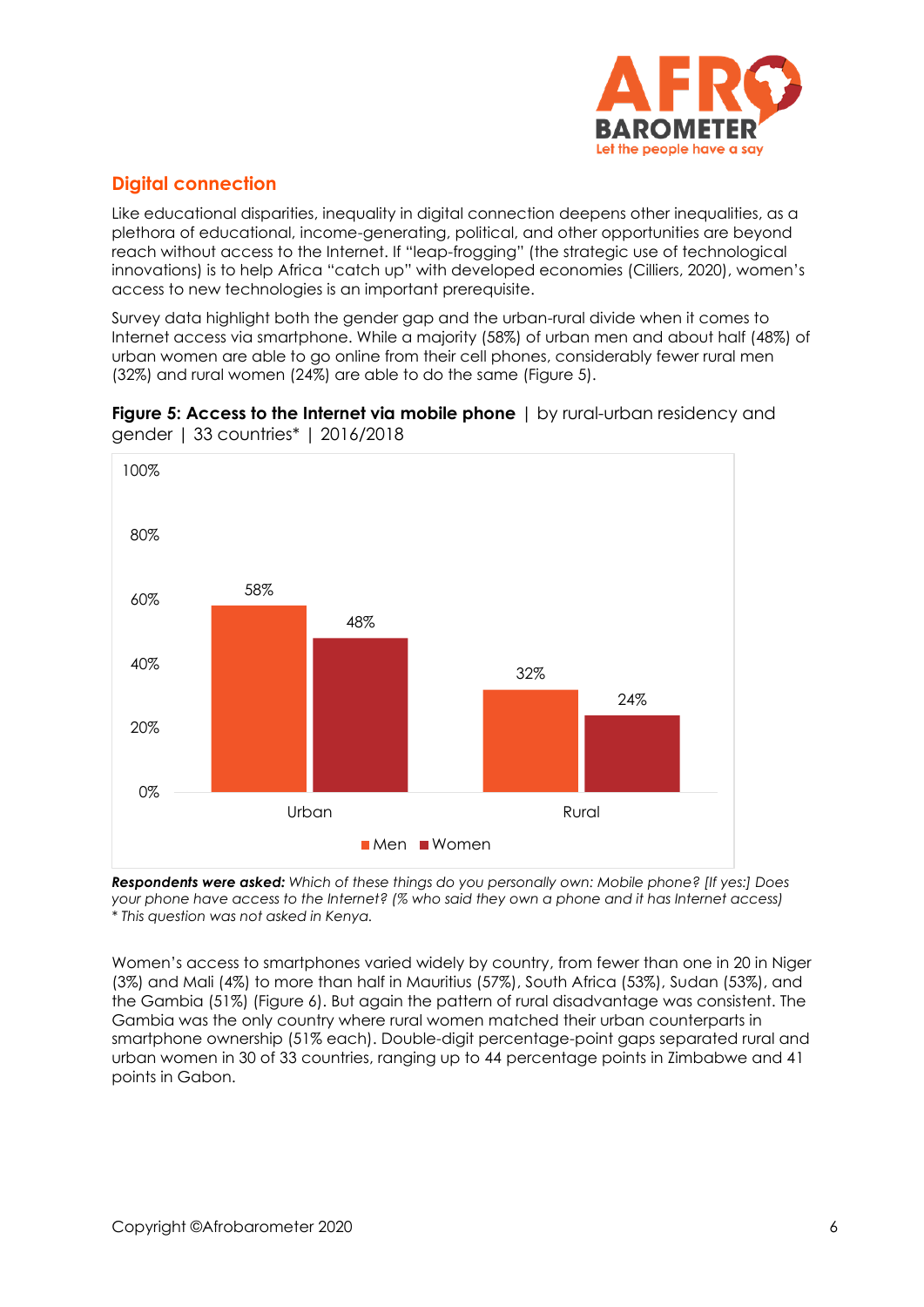



**Figure 6: Access to the Internet via mobile phone** | rural vs. urban women | 33 countries\* | 2016/2018

*Respondents were asked: Which of these things do you personally own: Mobile phone? [If yes:] Does your phone have access to the Internet? (% who said they own a phone and it has Internet access) \* This question was not asked in Kenya.*

## **Employment and financial agency: Experiences vs. reality**

Lack of paid employment often presents an additional barrier to inclusive growth. Across Africa, women are more likely than men to care for children (Khan, 2019), are more likely to be outside the wage-labour market, and are less likely to have full-time employment (Lardies, Dryding, & Logan, 2019).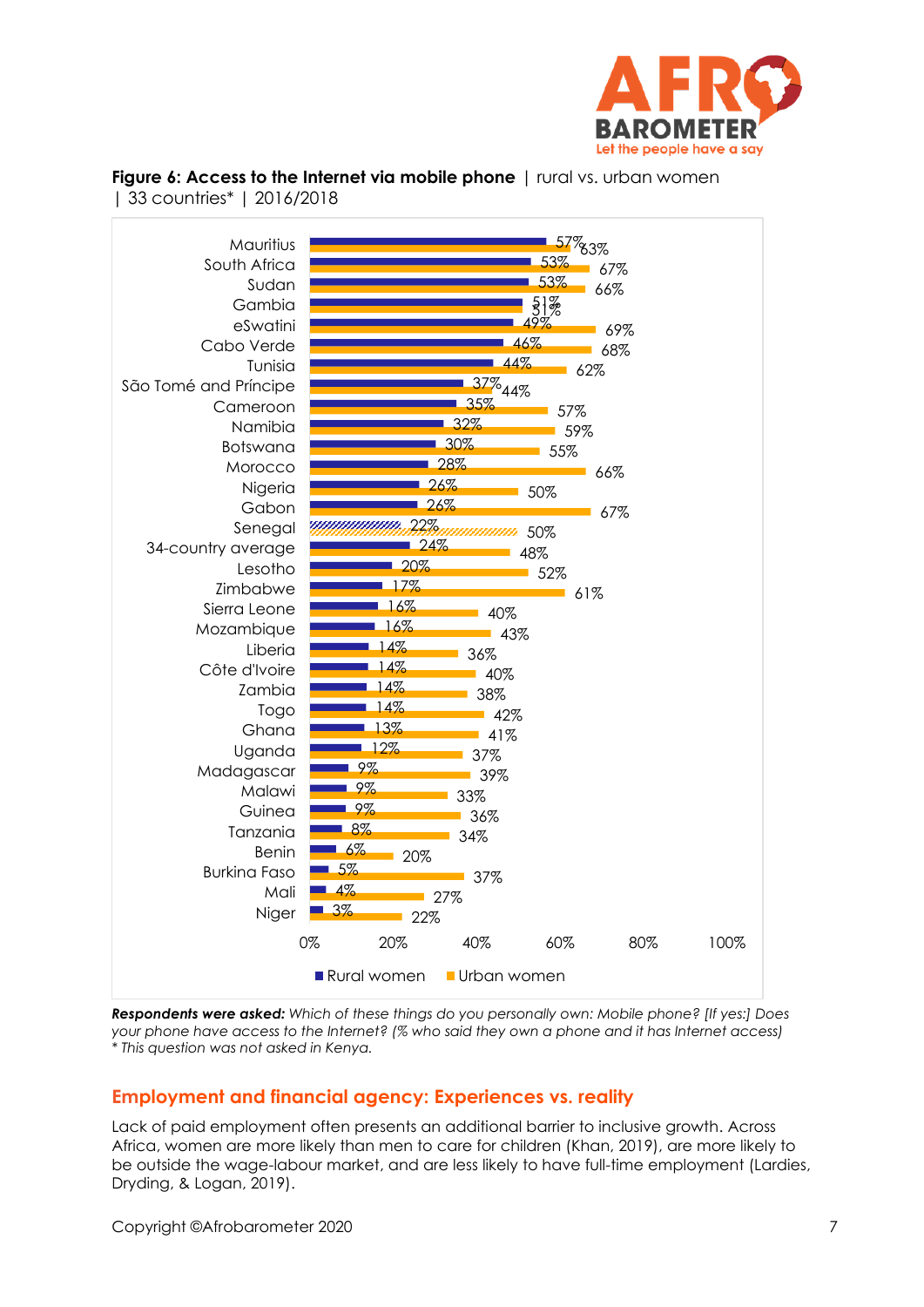

Again, Afrobarometer findings show urban-rural differences as well. Half (51%) of rural women do not have paid employment and are not looking for jobs, compared to 38% of urban women. Urban women are slightly more likely than rural women to be seeking employment (30% vs. 27%) and are more likely to have full-time jobs (21% vs. 14%) (Figure 7).



**Figure 7: Employment status** | rural vs. urban women | 34 countries | 2016/2018

*Respondents were asked: Do you have a job that pays a cash income? [If yes:] Is it full time or part time? [If no:] Are you currently looking for a job?*

Despite disparities in labour-market participation and employment, rural (83%) and urban (84%) women are equally likely to say that they have the same opportunities as men to earn an income (Figure 8).



**Figure 8: Perception that women and men have equal opportunities to earn an income** | rural vs. urban women | 34 countries | 2016/2018

*Respondents were asked: For the following statement, please tell me whether you disagree or agree, or haven't you heard enough to say: In our country today, women and men have equal opportunities to earn an income? (% who "agree" or "strongly agree")*

Besides employment, an important facet of economic agency is access to banking, which not only provides a haven for safekeeping money and earning interest, but also opens pathways to legitimate credit. Many African women lack access to credit due to cultural assumptions, legal barriers, and low financial literacy (African Union Commission, 2016).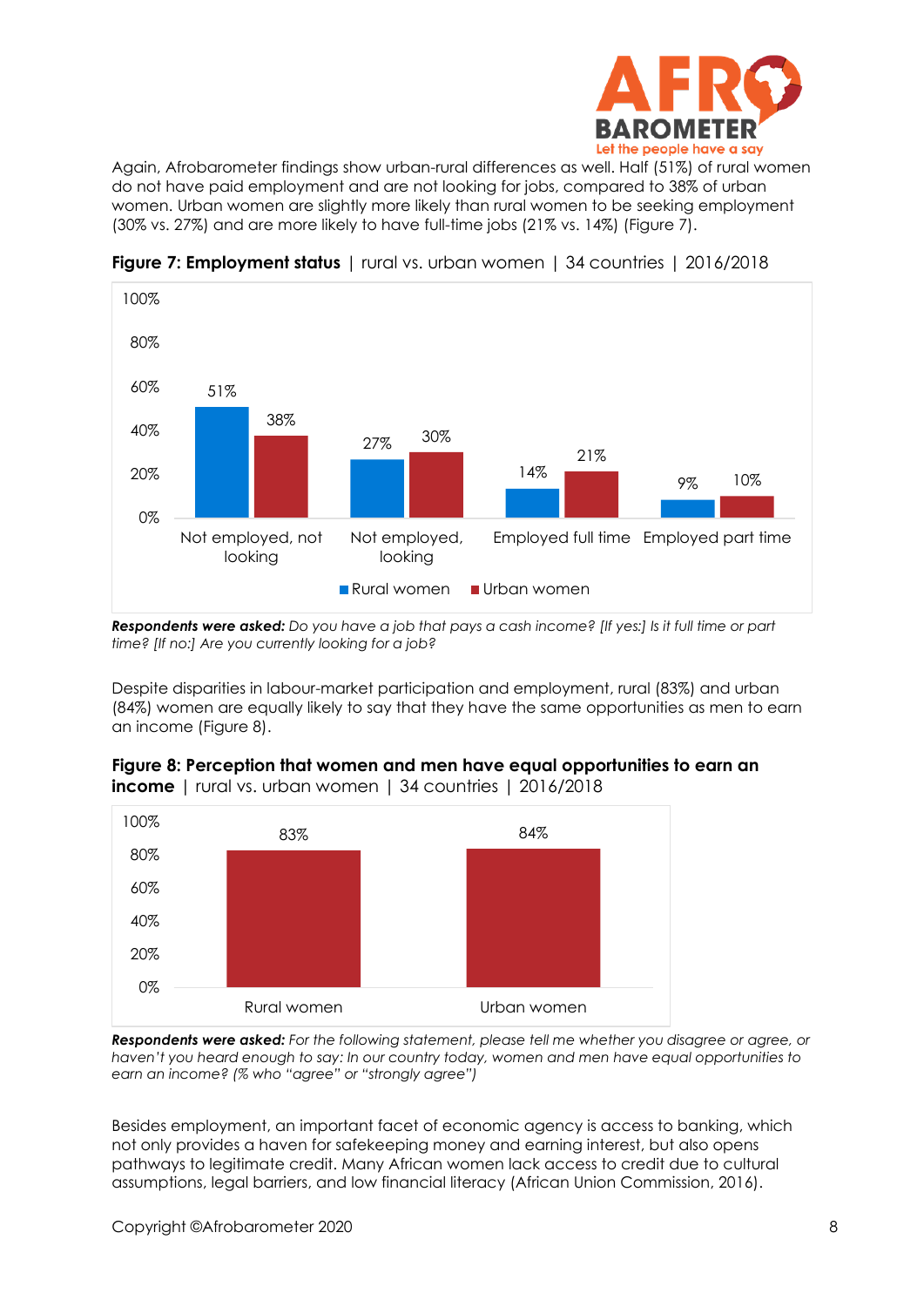

Fewer than one in five rural women (18%) say they own a bank account – less than half the proportion of urban women with an account (41%). In addition, rural women are less likely than urban women to live in a household where someone else has a bank account (12% vs. 20%) (Figure 9).



**Figure 9: Owning a bank account** | rural vs. urban women | 34 countries | 2016/2018

*Respondents were asked: Which of these things do you personally own: Bank account? [If no]: Does anyone else in your household own one?*

Rural women are also less likely than their urban counterparts to make decisions about how to spend money in the household. Consistent with the "head of household" findings we saw in Figure 2, Figure 10 shows that while 42% of urban women say they make decisions about household spending themselves, only 31% of rural women say the same. Rural women are somewhat more likely to say they make spending decisions jointly with their husband (29% vs. 24%) but are also more likely to say that their husbands make these decisions (19% vs. 12%).



**Figure 10: Who decides how money is used?** | rural vs. urban women | 34 countries | 2016/2018

*Respondents were asked: What is the main way that decisions are made about how to use any money that you have or earn, for example from a job, a business, selling things, or other activities?*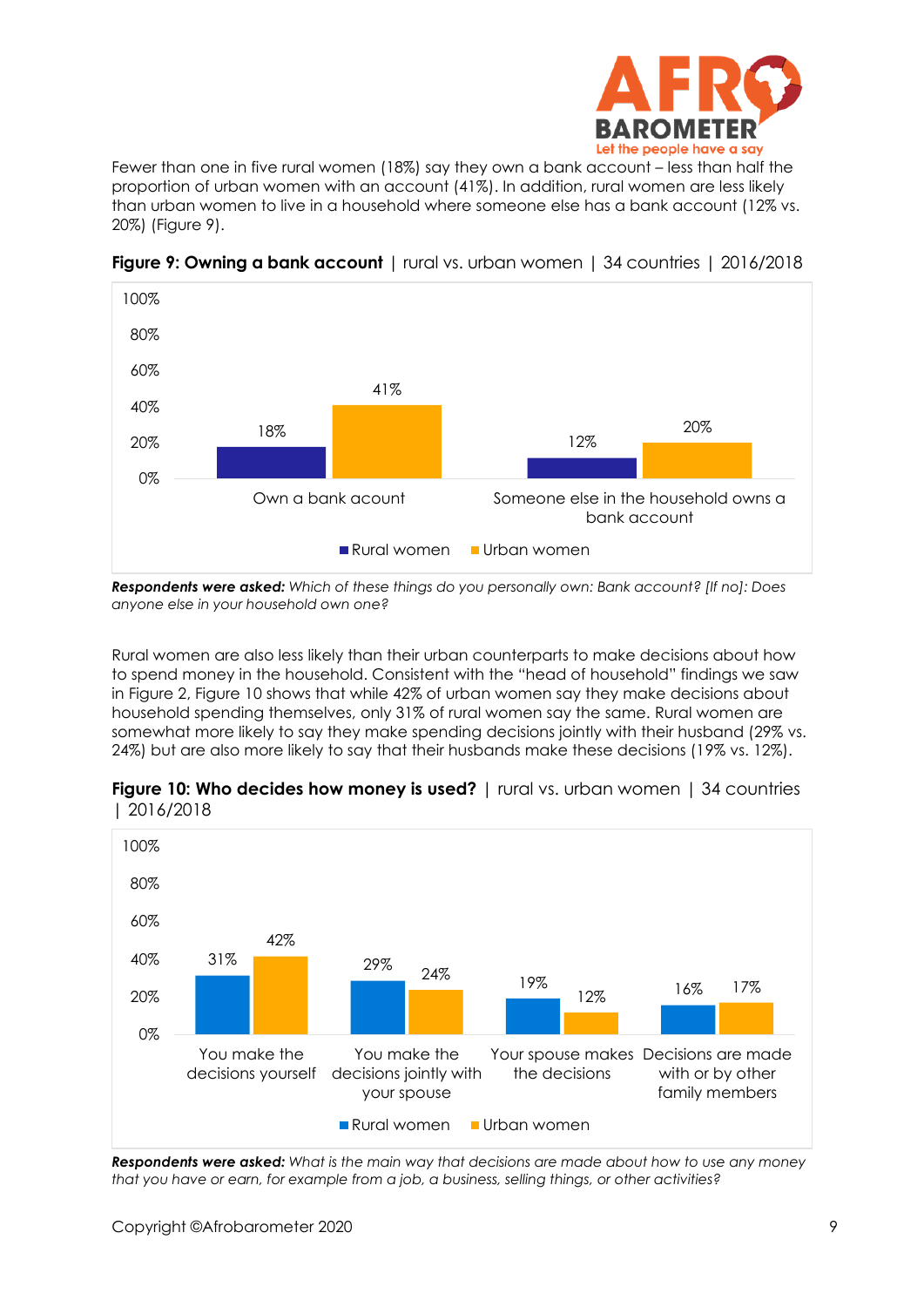

Finally, a majority of African women in both rural and urban settings say they have the same opportunities as men to own and inherit land. However, urban women (73%) are somewhat more likely than rural women (68%) to say this is true (Figure 11). The right to own and inherit land is a critical element of economic independence for African women, who in some cases are barred from landownership by exclusionary aspects of customary law (Lankhorst & Veldman, 2011). This is reflected by one-fourth (27%) of rural women and one-fifth (22%) of urban women who say women do not have equal opportunities for landownership.





*Respondents were asked: For each of the following statements, please tell me whether you disagree or agree, or haven't you heard enough to say: In our country today, women and men have equal opportunities to own and inherit land?*

## **Conclusion**

Afrobarometer survey findings confirm that significant disparities in the economic agency of rural women and urban women persist in Africa. Despite the two groups' similar perceptions regarding gender-equal access to education, income opportunities, and land rights, rural women trail urban women – as well as urban and rural men – on indicators of economic agency.

Compared to urban women, rural women are less involved in household decision making, including decisions about how money is spent. They are less educated and less likely to participate in the labour market. Further deepening this divide are rural women's disadvantages in access to the Internet and banking, two key pathways for development.

Overcoming barriers to economic inclusion for rural women will require creative strategies to close these gaps, focusing on digital connection, access to credit, secure employment opportunities, and equality in landownership practices.

> Do your own analysis of Afrobarometer data – on any question, for any country and survey round. It's easy and free at www.afrobarometer.org/online-data-analysis.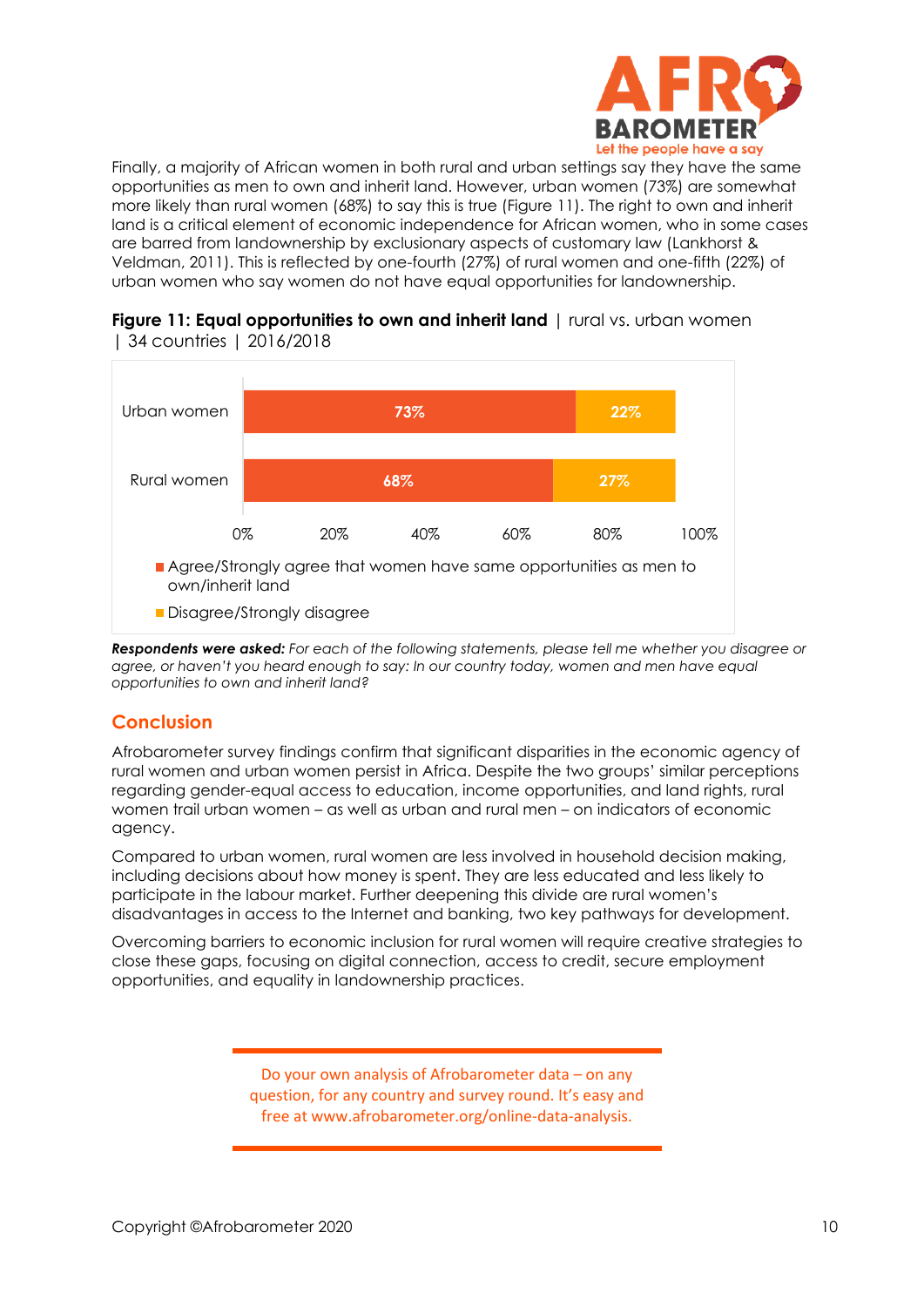

## **References**

- African Union Commission. (2016). [The 2016 gender scorecard: "Women's rights in Africa.](https://au.int/sites/default/files/documents/36968-doc-2016_auc_african_gender_scorecard_english.pdf) Where [does the continent stand?](https://au.int/sites/default/files/documents/36968-doc-2016_auc_african_gender_scorecard_english.pdf)"
- Cilliers, J. (2020). *Africa first! Igniting a growth revolution*. Johannesburg, South Africa: Jonathan Ball Publishers.
- Khan, Z. (2019). Research finds South African men spend childcare grants wisely. Conversation. 19 November.
- Lankhorst, M., & Veldman, M. (2011). Engaging with customary law to create scope for realising women's formally protected land rights in Rwanda. Working Paper No. 5, International Development Law Organization, University of Leiden.
- Lardies, C., Dryding, D., & Logan, C. (2019). [Gains and gaps: Perceptions and experiences of gender in](http://afrobarometer.org/sites/default/files/publications/Policy%20papers/ab_r7_policypaperno61_gains_and_gaps_gender_perceptions_in_africa.pdf)  [Africa.](http://afrobarometer.org/sites/default/files/publications/Policy%20papers/ab_r7_policypaperno61_gains_and_gaps_gender_perceptions_in_africa.pdf) Afrobarometer Policy Paper No. 61.
- United Nations. (2019)[. Sustainable development goals: Knowledge platform.](https://sustainabledevelopment.un.org/gsdr2019)
- Wiesmann, U. M., Kiteme, B., & Mwangi, Z. (2016). [Socio-economic atlas of Kenya: Depicting the](file:///C:/Users/BrianHoward/Documents/Afrobarometer/Edit/Multi-country/Rural%20women-aug20/Wiesmann,%20U.%20M.,%20Kiteme,%20B.,%20&%20Mwangi,%20Z.%20(2016).%20Socio-economic%20atlas%20of%20Kenya:%20Depicting%20the%20national%20population%20census%20by%20county%20and%20sub-location.%20Kenya%20National%20Bureau%20of%20Statistics)  [national population census by county and sub-location.](file:///C:/Users/BrianHoward/Documents/Afrobarometer/Edit/Multi-country/Rural%20women-aug20/Wiesmann,%20U.%20M.,%20Kiteme,%20B.,%20&%20Mwangi,%20Z.%20(2016).%20Socio-economic%20atlas%20of%20Kenya:%20Depicting%20the%20national%20population%20census%20by%20county%20and%20sub-location.%20Kenya%20National%20Bureau%20of%20Statistics) Nairobi: Kenya National Bureau of Statistics.
- Wyche, S., & Olson, J. (2018). Kenyan women's rural realities, mobile Internet access, and "Africa Rising." *Information Technologies & International Development (Special Section)*, 14, 33-47.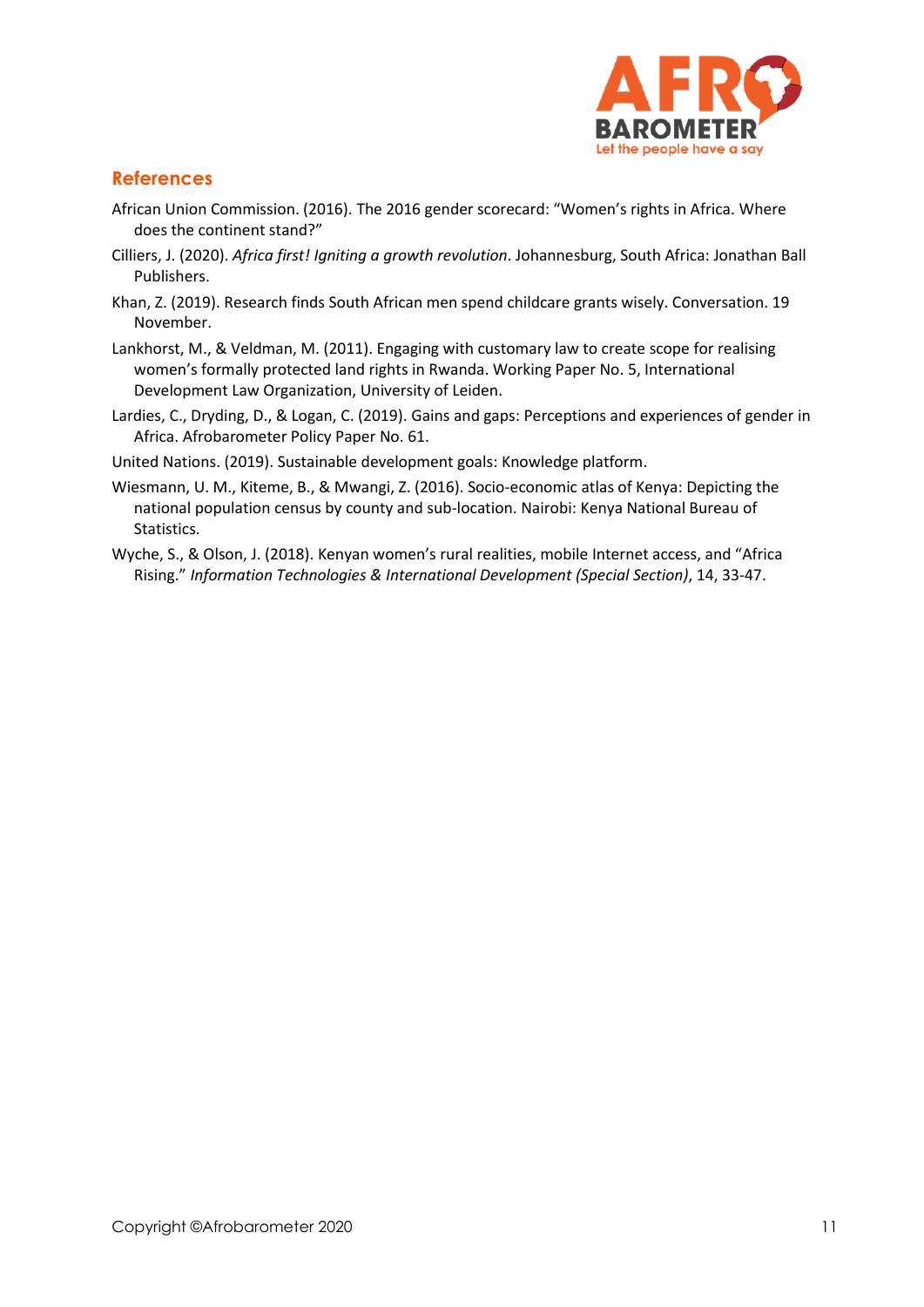

## **Appendix**

## **Table A.1: Afrobarometer Round 7 fieldwork dates and previous survey rounds**

| <b>Country</b>               | <b>Months when Round 7</b><br>fieldwork was conducted | <b>Previous survey rounds</b>      |  |  |
|------------------------------|-------------------------------------------------------|------------------------------------|--|--|
| <b>Benin</b>                 | Dec 2016-Jan 2017                                     | 2005, 2008, 2011, 2014             |  |  |
| <b>Botswana</b>              | June-July 2017                                        | 1999, 2003, 2005, 2008, 2012, 2014 |  |  |
| <b>Burkina Faso</b>          | Oct 2017                                              | 2008, 2012, 2015                   |  |  |
| <b>Cameroon</b>              | <b>May 2018</b>                                       | 2013, 2015                         |  |  |
| <b>Cape Verde</b>            | Nov-Dec 2017                                          | 2002, 2005, 2008, 2011, 2014       |  |  |
| Côte d'Ivoire                | Dec 2016-Jan 2017                                     | 2013, 2014                         |  |  |
| eSwatini                     | <b>March 2018</b>                                     | 2013, 2015                         |  |  |
| Gabon                        | <b>Nov 2017</b>                                       | 2015                               |  |  |
| Gambia                       | July-August 2018                                      | N/A                                |  |  |
| Ghana                        | <b>Sept 2017</b>                                      | 1999, 2002, 2005, 2008, 2012, 2014 |  |  |
| Guinea                       | May 2017                                              | 2013, 2015                         |  |  |
| <b>Kenya</b>                 | Sept-Oct 2016                                         | 2003, 2005, 2008, 2011, 2014       |  |  |
| Lesotho                      | Nov-Dec 2017                                          | 2000, 2003, 2005, 2008, 2012, 2014 |  |  |
| <b>Liberia</b>               | June-July 2018                                        | 2008, 2012, 2015                   |  |  |
| Madagascar                   | Jan-Feb 2018                                          | 2005, 2008, 2013, 2015             |  |  |
| <b>Malawi</b>                | Dec 2016-Jan 2017                                     | 1999, 2003, 2005, 2008, 2012, 2014 |  |  |
| Mali                         | Feb 2017                                              | 2001, 2002, 2005, 2008, 2013, 2014 |  |  |
| <b>Mauritius</b>             | Oct-Nov 2017                                          | 2012, 2014                         |  |  |
| <b>Morocco</b>               | May 2018                                              | 2013, 2015                         |  |  |
| <b>Mozambique</b>            | July-August 2018                                      | 2002, 2005, 2008, 2012, 2015       |  |  |
| <b>Namibia</b>               | Nov 2017                                              | 1999, 2003, 2006, 2008, 2012, 2014 |  |  |
| <b>Niger</b>                 | April-May 2018                                        | 2013, 2015                         |  |  |
| <b>Nigeria</b>               | April-May 2017                                        | 2000, 2003, 2005, 2008, 2013, 2015 |  |  |
| <b>São Tomé and Príncipe</b> | <b>July 2018</b>                                      | 2015                               |  |  |
| Senegal                      | Dec 2017                                              | 2002, 2005, 2008, 2013, 2014       |  |  |
| <b>Sierra Leone</b>          | <b>July 2018</b>                                      | 2012, 2015                         |  |  |
| <b>South Africa</b>          | August-Sept 2018                                      | 2000, 2002, 2006, 2008, 2011, 2015 |  |  |
| <b>Sudan</b>                 | July-August 2018                                      | 2013, 2015                         |  |  |
| <b>Tanzania</b>              | April-June 2017                                       | 2001, 2003, 2005, 2008, 2012, 2014 |  |  |
| <b>Togo</b>                  | <b>Nov 2017</b>                                       | 2012, 2014                         |  |  |
| <b>Tunisia</b>               | April-May 2018                                        | 2013, 2015                         |  |  |
| <b>Uganda</b>                | Dec 2016-Jan2017                                      | 2000, 2002, 2005, 2008, 2012, 2015 |  |  |
| Zambia                       | April 2017                                            | 1999, 2003, 2005, 2009, 2013, 2014 |  |  |
| <b>Zimbabwe</b>              | Jan-Feb 2017                                          | 1999, 2004, 2005, 2009, 2012, 2014 |  |  |